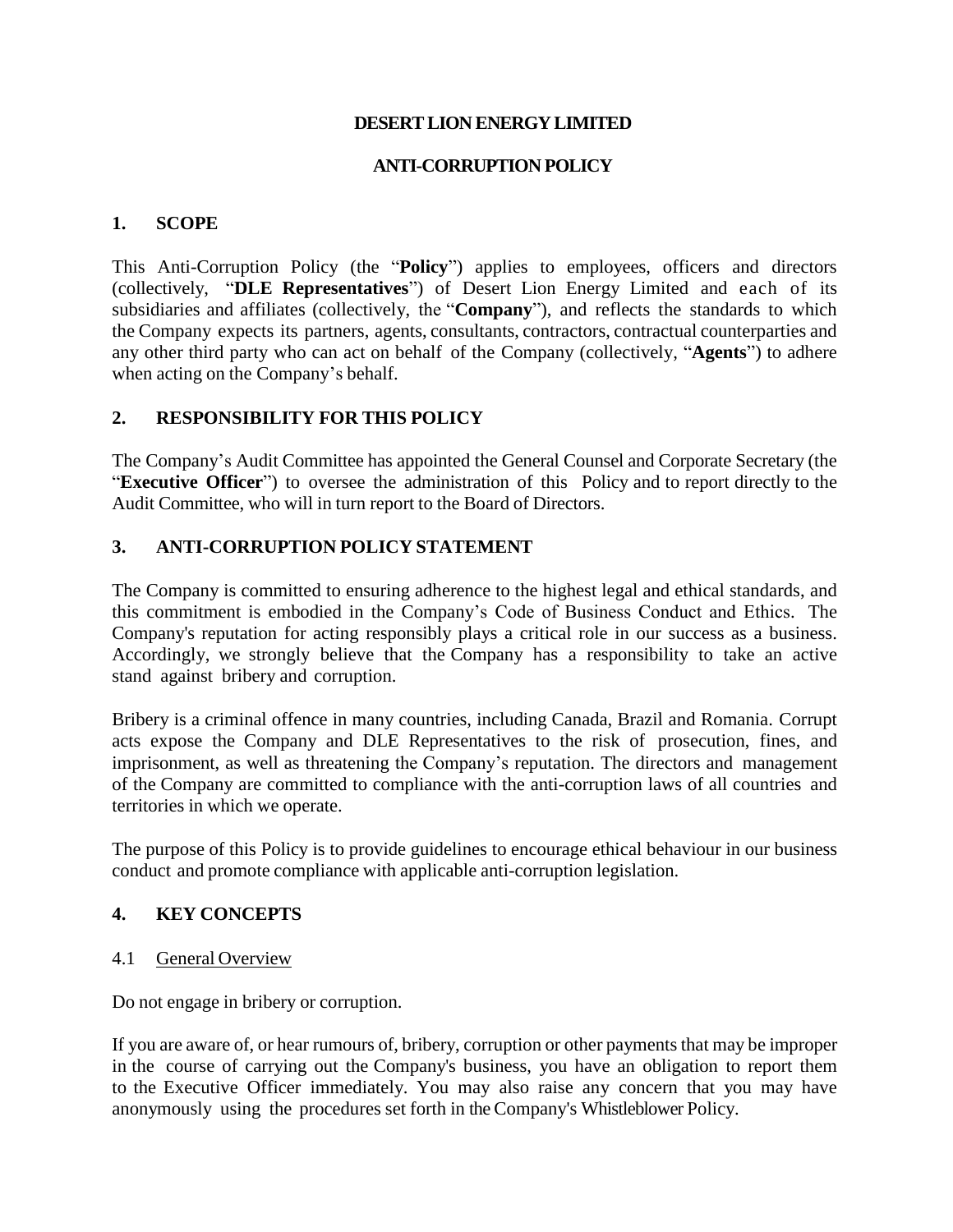If you receive a request for payment that you suspect may be improper:

- do not make the payment;
- **•** advise that you are not authorized to make the payment on the Company's behalf; and
- advise the Executive Officer and consult regarding next steps.

When in doubt, contact the Executive Officer for further guidance.

## 4.2 What is Corruption and Bribery?

Corruption is the misuse of power by government officials for illegitimate private gain. Bribery is the offer, promise or provision of a reward, advantage or benefit of any kind to a person in a position of power to influence that person's views or conduct or to obtain an improper advantage. Bribery and corruption can take many forms, including the provision or acceptance of:

- cash payments;
- **•** jobs or "consulting" relationships for an individual or his/her family;
- **•** commissions or kickbacks;
- excessive gifts, entertainment or hospitality;
- **•** payment of non-business related or lavish travel expenses; or
- **•** provision of personal favours to an individual or his/her family.

Corruption and bribery are never acceptable business practices. DLE Representatives are strictly prohibited from offering, paying, promising or authorizing any bribe, kickback or other thing of value to any government official or government employee, directly or indirectly through a third party or family member, to secure any contract, business, permit or other improper advantage for the Company. The Company expects its Agents to adhere to these same standards when acting on the Company's behalf.

# **5. COMPLIANCE WITH ANTI-BRIBERY LEGISLATION GENERALLY**

DLE Representatives should be aware that the Company is subject to legislation in Canada and other jurisdictions that prohibit corrupt practices in dealing with foreign governments. It is important that the Company complies with all international and local anti-bribery and anticorruption laws, even where the perception is that such standards are loosely enforced by local authorities. The Company will conduct its business in compliance with applicable laws and requires all DLE Representatives to avoid any activity that could implicate the Company in any unlawful practice.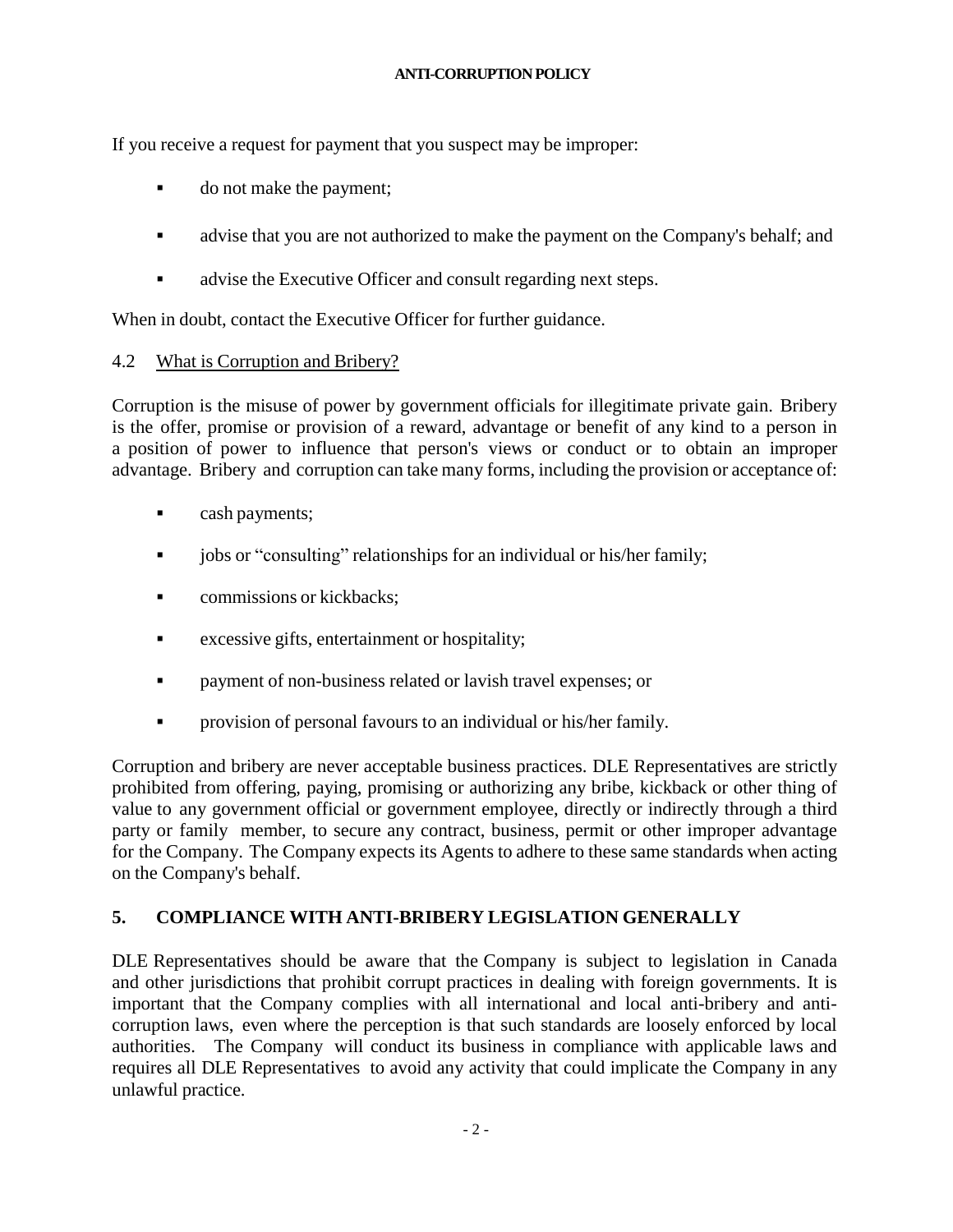## **6. COMPLIANCE WITH CANADIAN LEGISLATION**

### 6.1 Prohibition against Bribery

In Canada, the *Corruption of Foreign Public Officials Act* (the "**COFPOA**") provides that every person commits an offence who, in order to obtain or retain an advantage in the course of business, directly or indirectly gives, offers or agrees to give or offer a loan, reward, advantage or benefit of any kind to a foreign public official or to any person for the benefit of a foreign public official:

- as consideration for an act or omission by the official in connection with the performance of the official's duties or functions; or
- to induce the official to use his or her position to influence any acts or decisions of the foreign state or public international organization for which the official performs duties or functions.

The only exceptions to the foregoing are where the loan, reward, advantage or benefit:

- **Example 1** is permitted or required under the laws of the foreign state or public international organization for which the foreign public official performs duties or functions; or
- was made to pay the reasonable expenses incurred in good faith by or on behalf of the foreign public official that are directly related to (i) the promotion, demonstration or explanation of the person's products and services, or (ii) the execution or performance of a contract between the person and the foreign state for which the official performs duties or functions.

### 6.2 What is a "Foreign Public Official"?

The term "foreign public officials" is defined broadly in the COFPOA to include:

- a person who holds a legislative, administrative or judicial position of a foreign state;
- a person who performs public duties or functions for a foreign state, including a person employed by a board, commission, corporation or other body or authority that is established to perform a duty or function on behalf of the foreign state, or is performing such a duty or function; and
- an official or agent of a public international organization that is formed by two or more states or governments, or by two or more such public international organizations.

It is important to note that this definition encompasses officials in all branches and at all levels of government: federal, state or local. The definition should also be considered to include political parties and party officials and candidates for political office. A person does not cease to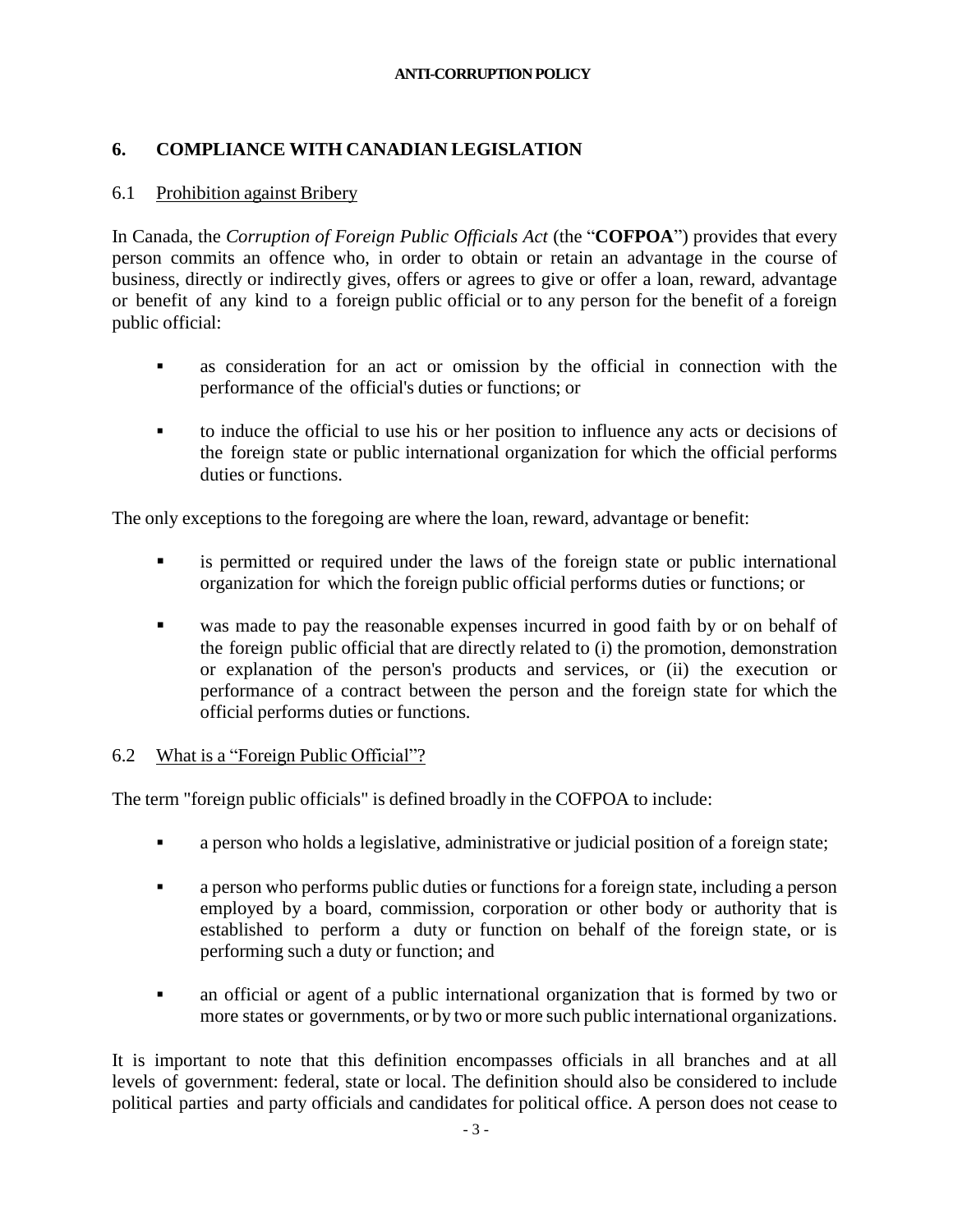be a government official by purporting to act in a private capacity or by the fact that he or she serves without compensation. Below are just a few examples of government officials:

- **•** government ministers and their staff;
- **•** members of legislative bodies;
- judges;
- officials or employees of government departments and agencies, including customs, immigration, financial services, and other regulatory agencies;
- · police officers;
- all employees or officers of government-owned or controlled corporations;
- mayors, councilors or other members of local government; and
- **•** employees of pubic international organizations such as the World Bank.

If you are not sure whether a particular person is a government official, please contact the Executive Officer for further guidance.

Payments to close relatives of government officials, such as spouses and children or other immediate family members, may be treated by enforcement authorities as direct payments to the official and, accordingly, may constitute violations of anti-corruption and anti-bribery laws. As a result, any business dealings with close relatives of government officials require careful scrutiny. Therefore, you must consult with the Executive Officer before entering into any transactions with such persons.

# 6.3 Compliance with Accounting Policies

DLE Representatives must comply with the Company's accounting regulations, policies, procedures and related controls. All accounts must properly describe and accurately reflect the transactions recorded and all assets, liabilities, revenues and expenses must be properly recorded and fully disclosed in the Company's books. No secret or unrecorded funds or other assets are to be established or maintained. In this regard, in Canada, the COFPOA provides that every person commits an offence who, for the purpose of bribing a foreign public official in order to obtain or retain an advantage in the course of business or for the purpose of hiding that bribery:

- establishes or maintains accounts which do not appear in any of the books and records that they are required to keep in accordance with applicable accounting and auditing standards;
- makes transactions that are not recorded in those books and records or that are inadequately identified in them;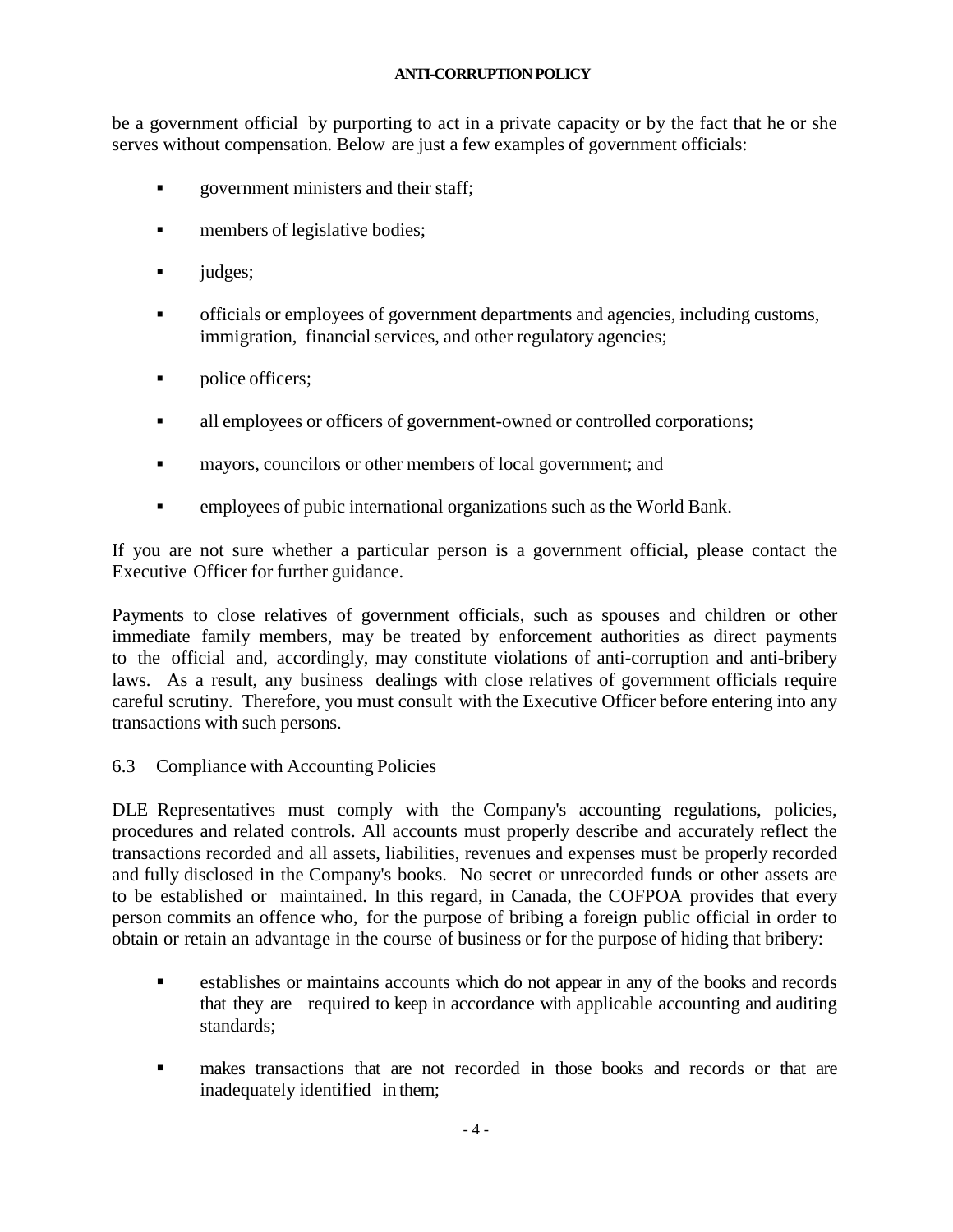- **Exercise 1** records non-existent expenditures in those books and records;
- enters liabilities with incorrect identification of their object in those books and records;
- knowingly uses false documents; or
- intentionally destroys accounting books and records earlier than permitted by law.

## 6.4 Facilitation Payments

Under the COFPOA, a "facilitation payment" is a payment that is made to expedite or secure the performance by a foreign public official of any act of a routine nature that is part of the official's duties or functions, including:

- the issuance of a permit, license or other document to qualify a person to do business;
- the processing of official documents, such as visas and work permits;
- the provision of services normally offered to the public, such as mail pick-up and delivery, telecommunication services and power and water supply; and
- the provision of services normally provided as required, such as police protection, loading and unloading of cargo, the protection of perishable products or commodities from deterioration, or the scheduling of inspections related to contract performance or transit of goods.

An "act of a routine nature" does not include a decision to award new business or to continue business with a particular party, including a decision on the terms of that business, or encouraging another person to make any such decision.

Although "facilitation payments" may not be illegal under all anti-bribery and anti-corruption laws (including under the COFPOA as at the date hereof), the Company's policy is to avoid such payments. If any DLE Representative finds that adherence to this policy would cause a substantial, adverse effect on operations, that fact should be reported to the Executive Officer, and the Executive Officer will determine whether an exception may lawfully be authorized. If the facilitating payment is made, such payment must be properly entered and identified on the books of the Company and all appropriate disclosures made. In addition, any facilitation payment that is authorized by the Executive Officer shall be reported by the Executive Officer to the Audit Committee Chairman as soon as reasonably practicable thereafter, and the Audit Committee Chairman shall report such payment to the full Audit Committee at its next regularly scheduled meeting.

# 6.5 Penalties

Violation of anti-corruption legislation may result in substantial penalties to the Company and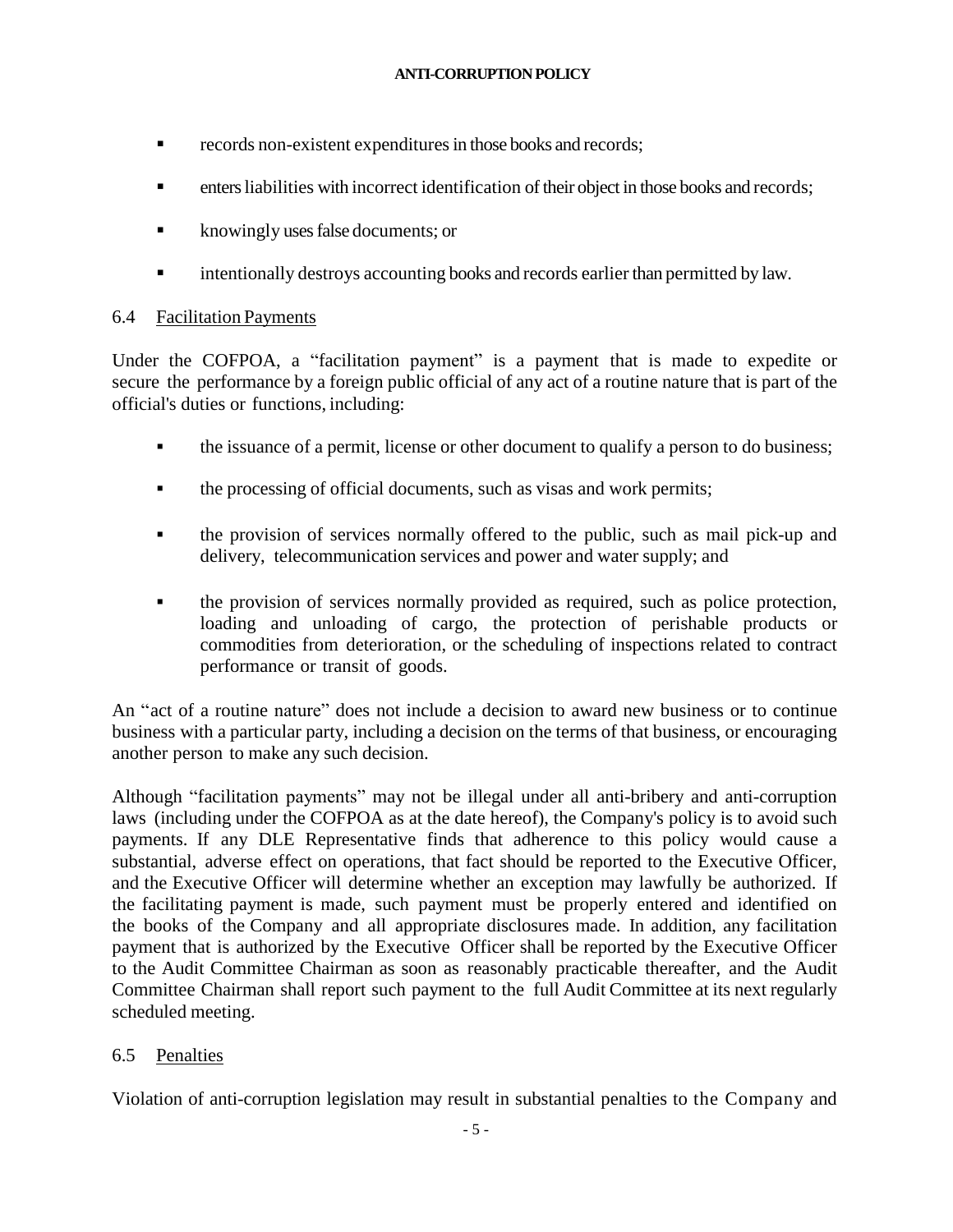to individuals. For instance, the COFPOA provides for imprisonment for a term of up to 14 years.

# **7. GIFTS AND ENTERTAINMENT FOR FOREIGN PUBLIC OFFICIALS**

The provision of entertainment or gifts for the purpose of obtaining or retaining business or improperly influencing some matter in favour of the Company, may be considered to be a bribe and may result in violation of anti-bribery laws. Accordingly, the Company prohibits offering or providing, directly or indirectly, any gift, gratuity, entertainment, meal, or other advantage or benefit of any kind to a foreign public official without the written pre-approval of the Executive Officer.

# **8. BUSINESS RELATIONSHIPS WITH AGENTS**

## 8.1 Due Diligence Requirements for Agents

No business relationship may be entered into with an Agent (i) without the pre-approval of the Executive Officer, and (ii) without providing the following information to the Executive Officer:

- the rationale for doing business with the Agent;
- the qualifications of the Agent;
- the financial arrangements and the basis for believing that the financial arrangements are reasonable; and
- information, as appropriate, regarding the Agent's character, reputation and history of conducting business in an ethical and legal manner that is consistent with this Policy.

All information provided to the Executive Officer should be documented and preserved.

Where appropriate, the Executive Officer will direct further due diligence on the Agent. The process and extent of due diligence to be performed depends on the circumstances and will be determined by the Executive Officer. After completing due diligence as appropriate, a written summary of the findings should be recorded. At a minimum, documentation obtained through due diligence should be preserved.

### 8.2 Agreements with Agents

Unless otherwise determined by the Executive Officer, agreements with Agents should be in writing and should describe the services to be performed, the fee basis, the amounts to be paid, and other material terms and conditions of the representation. Such written agreements should contain specific anti-corruption provisions in a form approved by the Executive Officer. At the Executive Officer's discretion, such contractual anti-corruption provisions may include some or all of the following:

• a provision requiring the Agent to comply fully with this Policy and all applicable laws,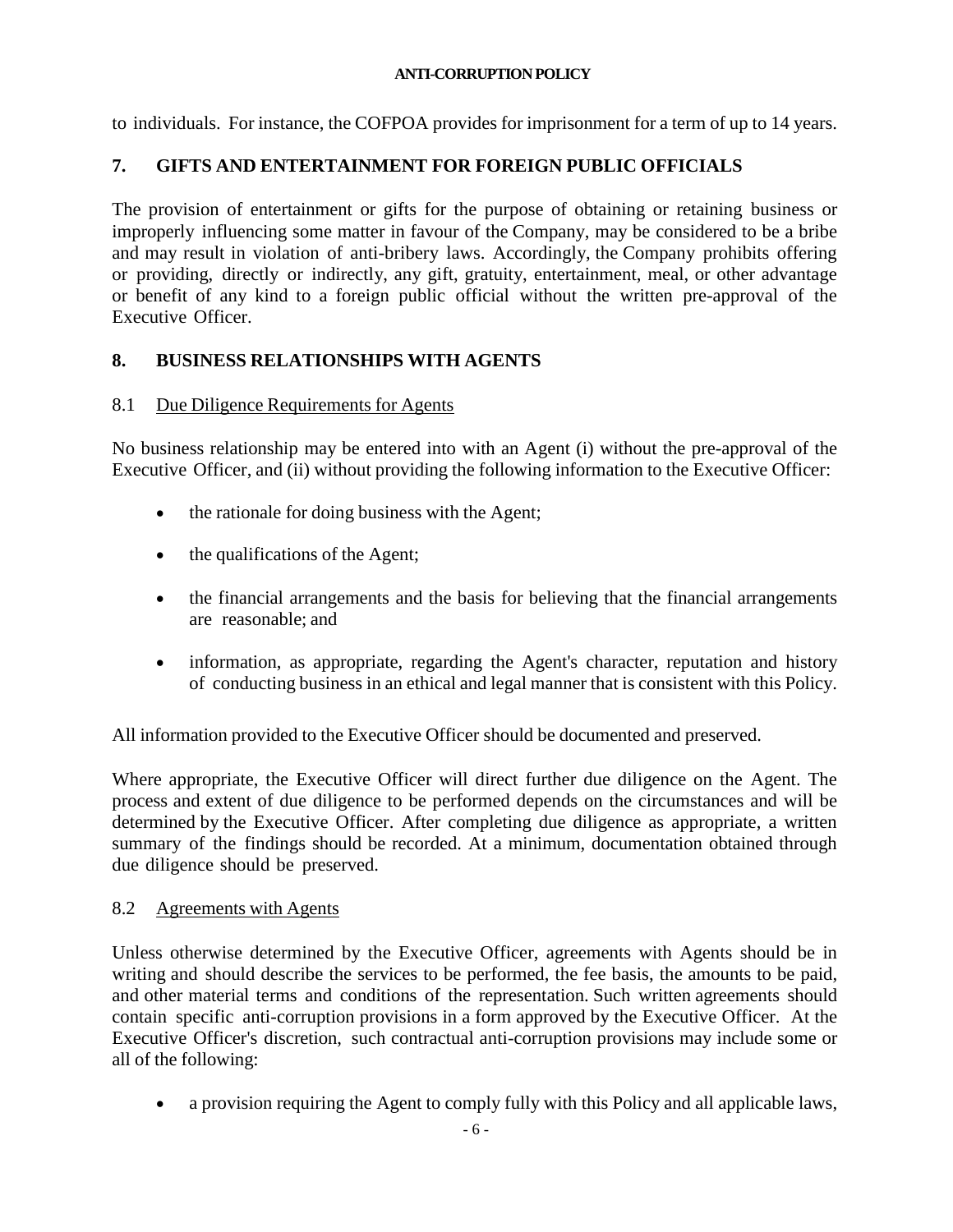rules and regulations, including anti-corruption laws, when acting on the Company's behalf;

- a provision affording the Company appropriate monitoring and audit rights, including rights to access books and records of the Agent;
- a provision allowing the Compnay to terminate the relationship in the event of noncompliance with any anti-corruption-related undertaking; and
- a provision requiring that, at the time the contract is executed, and whenever otherwise requested by the Company, the Agent will sign a certification in a form that is acceptable to the Company in respect of the foregoing matters.

Payments to Agents should never be made in cash, and should be made to the Agent's bank account in the country where the services are performed or where the Agent's offices are located unless there are reasons (acceptable to the Company) for making the payment elsewhere.

# 8.3 "Red Flags" or Other Warning Signs

If, for any reason, DLE Representatives have reason to suspect that an Agent is engaging in conduct that is potentially contrary to this Policy, no further payments should be made until an investigation can be conducted. While not exclusive, the following warnings or "red flags", which may be present before entering into or during the term of an agreement, are signs that an Agent might be engaged in inappropriate or illegal activity:

- the Agent has a history or reputation for bribes or other unlawful conduct;
- the Agent has family or other "special" relationships that could influence the decision of a foreign public official;
- there is a history or reputation of a disproportionate amount of corruption in the country where the Agent is being hired as compared to other countries in which the Company does business, such as Canada;
- **•** the Agent has little experience in the industry;
- unusual or excessive payment requests, such as requests for over-invoicing, up-front payments, ill-defined or last-minute payments, success fees, unusual commissions, or mid-stream compensation payments;
- requests for payments to an account in a country other than the country where the services are performed or where the Agent's offices are located;
- requests for payment to a third party, to a numbered account, or in cash or other untraceable funds;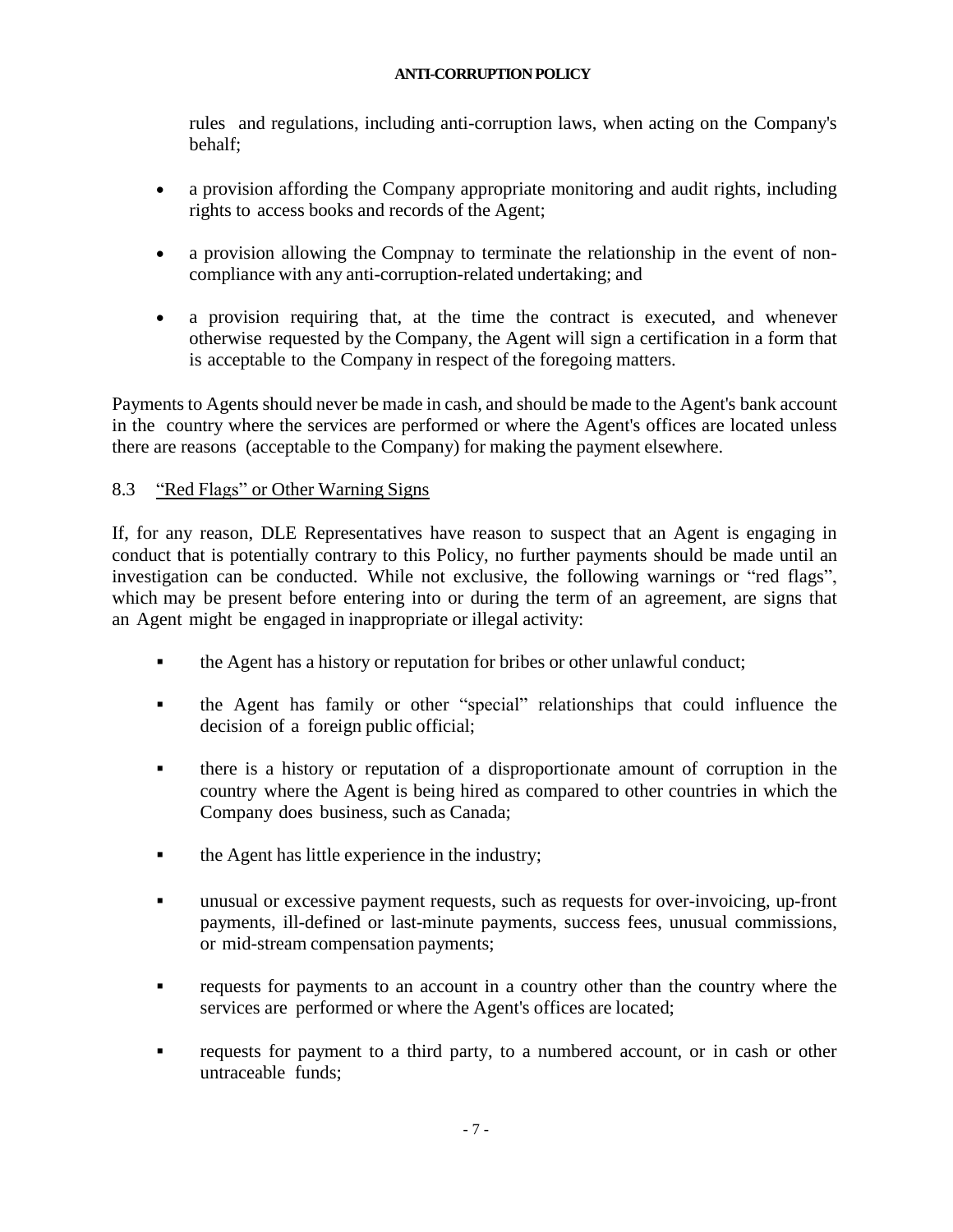- use of holding companies or other methods or parties to obscure ownership or participation of the Agent, without adequate business justification;
- any refusal or hesitancy by the Agent to disclose its owners, partners or principles, or to promise in writing to abide by the Company's policies and relevant laws; and
- any refusal by the Agent to provide records and documents.

# **9. COMPLIANCE CERTIFICATES**

As part of the effort to ensure compliance with this Policy, certain DLE Representatives will be required to complete a compliance certificate certifying that they understand and have complied with this Policy, among other things. Further, DLE Representatives will provide such further certification of compliance with the Policy as the Company may request from time to time.

# **10. QUESTIONS**

The Company expects all personnel to take steps to prevent a violation of this Policy. This includes identifying and raising potential issues before they lead to problems, and seeking additional guidance when necessary. If you have any questions regarding this Policy, you are encouraged to speak to the Executive Officer.

# **11. REPORTS**

The Company values open and honest communication with its internal and external stakeholders. The Company understands that even though reporting an observed breach of this Policy is a requirement, it is not always easy. The Company encourages DLE Representatives to raise their concerns in a number of ways, such as speaking with the Executive Officer or a member of the Audit Committee of the Company's Board of Directors. DLE Representatives may also raise any concern that they may have anonymously using the procedures set forth in the Company's Whistleblower Policy.

The Executive Officer will determine the most appropriate method to investigate the substance of any report and ensure that there is appropriate monitoring of progress until the matter has been satisfactorily resolved. Reports made using the Company's Whistleblower Policy will be addressed in accordance with the procedures set forth therein.

# **12. WAIVERS**

The Audit Committee must approve any waiver of any of the provisions of this Policy for a DLE Representative.

# **13. VIOLATIONS**

If there is found to be a violation of this Policy, appropriate corrective disciplinary action will be taken immediately. In the case of employees, this includes discipline up to and including